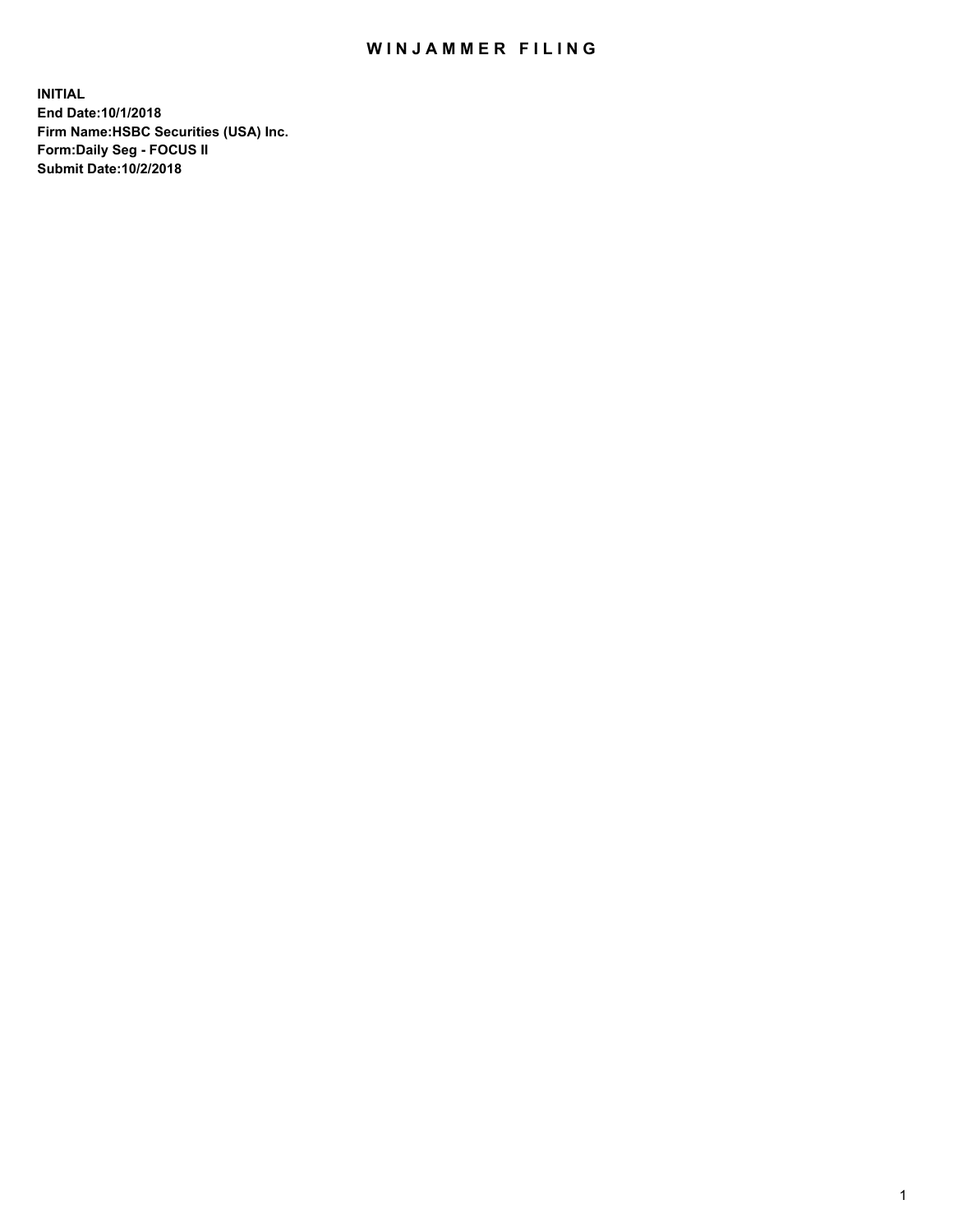**INITIAL End Date:10/1/2018 Firm Name:HSBC Securities (USA) Inc. Form:Daily Seg - FOCUS II Submit Date:10/2/2018 Daily Segregation - Cover Page**

| Name of Company                                                                                                                                                                                                                                                                                                               | <b>HSBC Securities (USA) Inc.</b>                                          |
|-------------------------------------------------------------------------------------------------------------------------------------------------------------------------------------------------------------------------------------------------------------------------------------------------------------------------------|----------------------------------------------------------------------------|
| <b>Contact Name</b>                                                                                                                                                                                                                                                                                                           | <b>Michael Vacca</b>                                                       |
| <b>Contact Phone Number</b>                                                                                                                                                                                                                                                                                                   | 212-525-7951                                                               |
| <b>Contact Email Address</b>                                                                                                                                                                                                                                                                                                  | michael.vacca@us.hsbc.com                                                  |
| FCM's Customer Segregated Funds Residual Interest Target (choose one):<br>a. Minimum dollar amount: ; or<br>b. Minimum percentage of customer segregated funds required:%; or<br>c. Dollar amount range between: and; or<br>d. Percentage range of customer segregated funds required between:% and%.                         | 109,000,000<br>$\overline{\mathbf{0}}$<br>0 <sub>0</sub><br>0 <sub>0</sub> |
| FCM's Customer Secured Amount Funds Residual Interest Target (choose one):<br>a. Minimum dollar amount: ; or<br>b. Minimum percentage of customer secured funds required:%; or<br>c. Dollar amount range between: and; or<br>d. Percentage range of customer secured funds required between:% and%.                           | 25,000,000<br><u>0</u><br>0 <sub>0</sub><br>0 <sub>0</sub>                 |
| FCM's Cleared Swaps Customer Collateral Residual Interest Target (choose one):<br>a. Minimum dollar amount: ; or<br>b. Minimum percentage of cleared swaps customer collateral required:%; or<br>c. Dollar amount range between: and; or<br>d. Percentage range of cleared swaps customer collateral required between:% and%. | 100,000,000<br><u>0</u><br><u>00</u><br>00                                 |

Attach supporting documents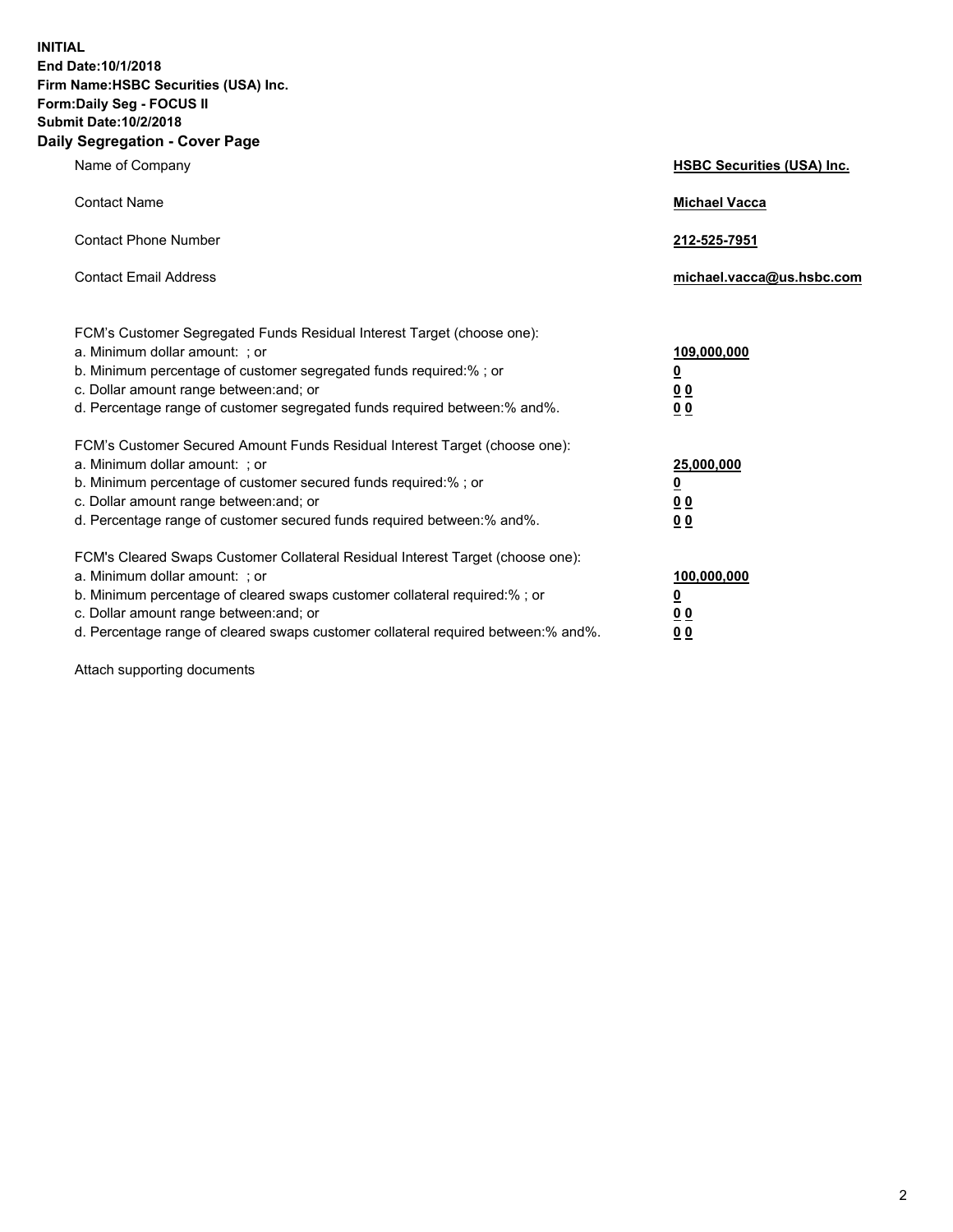**INITIAL End Date:10/1/2018 Firm Name:HSBC Securities (USA) Inc. Form:Daily Seg - FOCUS II Submit Date:10/2/2018 Daily Segregation - Secured Amounts** Foreign Futures and Foreign Options Secured Amounts Amount required to be set aside pursuant to law, rule or regulation of a foreign government or a rule of a self-regulatory organization authorized thereunder 1. Net ledger balance - Foreign Futures and Foreign Option Trading - All Customers A. Cash **100,176,059** [7315] B. Securities (at market) **80,311,404** [7317] 2. Net unrealized profit (loss) in open futures contracts traded on a foreign board of trade **-42,899,132** [7325] 3. Exchange traded options a. Market value of open option contracts purchased on a foreign board of trade **0** [7335]

b. Market value of open contracts granted (sold) on a foreign board of trade **0** [7337]

- 4. Net equity (deficit) (add lines 1. 2. and 3.) **137,588,331** [7345]
- 5. Account liquidating to a deficit and account with a debit balances gross amount **491,863** [7351] Less: amount offset by customer owned securities **-478,264** [7352] **13,599** [7354]
- 6. Amount required to be set aside as the secured amount Net Liquidating Equity Method (add lines 4 and 5)
- 7. Greater of amount required to be set aside pursuant to foreign jurisdiction (above) or line 6.

## FUNDS DEPOSITED IN SEPARATE REGULATION 30.7 ACCOUNTS

1. Cash in banks

- A. Banks located in the United States **51,925,190** [7500]
- B. Other banks qualified under Regulation 30.7 **0** [7520] **51,925,190** [7530]
- 2. Securities
	- A. In safekeeping with banks located in the United States **45,284,477** [7540]
	- B. In safekeeping with other banks qualified under Regulation 30.7 **0** [7560] **45,284,477** [7570]
- 3. Equities with registered futures commission merchants
	- A. Cash **0** [7580]
	- B. Securities **0** [7590]
	- C. Unrealized gain (loss) on open futures contracts **0** [7600]
	- D. Value of long option contracts **0** [7610]
	- E. Value of short option contracts **0** [7615] **0** [7620]
- 4. Amounts held by clearing organizations of foreign boards of trade
	- A. Cash **0** [7640]
	- B. Securities **0** [7650]
	- C. Amount due to (from) clearing organization daily variation **0** [7660]
	- D. Value of long option contracts **0** [7670]
	- E. Value of short option contracts **0** [7675] **0** [7680]
- 5. Amounts held by members of foreign boards of trade
	-
	-
	- C. Unrealized gain (loss) on open futures contracts **-42,899,132** [7720]
	- D. Value of long option contracts **0** [7730]
	- E. Value of short option contracts **0** [7735] **76,560,361** [7740]
- 6. Amounts with other depositories designated by a foreign board of trade **0** [7760]
- 7. Segregated funds on hand **0** [7765]
- 8. Total funds in separate section 30.7 accounts **173,770,028** [7770]
- 9. Excess (deficiency) Set Aside for Secured Amount (subtract line 7 Secured Statement Page 1 from Line 8)
- 10. Management Target Amount for Excess funds in separate section 30.7 accounts **25,000,000** [7780]
- 11. Excess (deficiency) funds in separate 30.7 accounts over (under) Management Target **11,168,098** [7785]
- **0** [7305]
- 
- **137,601,930** [7355]
- **137,601,930** [7360]
- 
- 
- -
- 
- A. Cash **84,432,566** [7700] B. Securities **35,026,927** [7710]
	- **36,168,098** [7380]
	-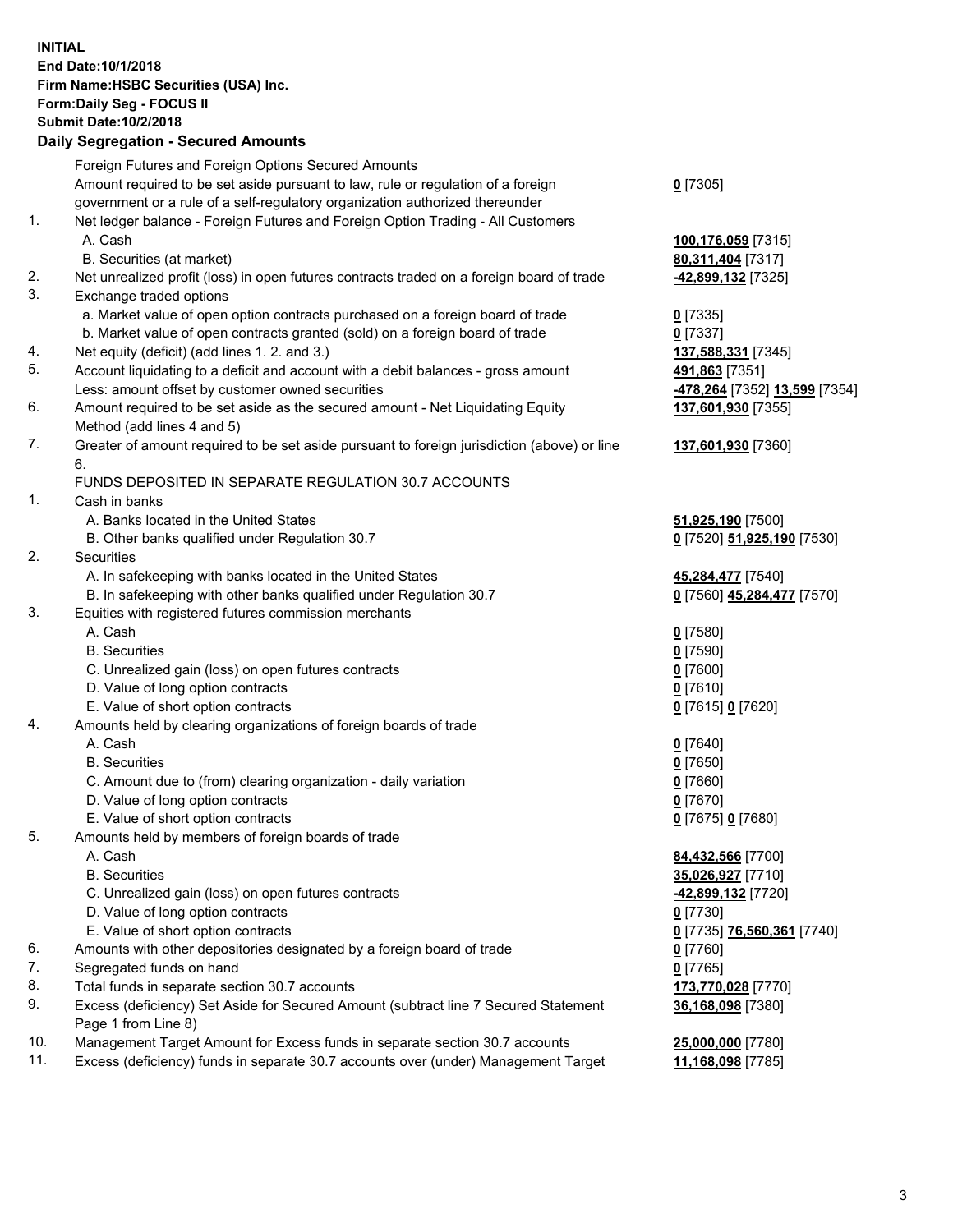|          | <b>INITIAL</b>                                                                             |                                             |
|----------|--------------------------------------------------------------------------------------------|---------------------------------------------|
|          | End Date: 10/1/2018                                                                        |                                             |
|          | Firm Name: HSBC Securities (USA) Inc.                                                      |                                             |
|          | Form: Daily Seg - FOCUS II                                                                 |                                             |
|          | <b>Submit Date: 10/2/2018</b>                                                              |                                             |
|          | Daily Segregation - Segregation Statement                                                  |                                             |
|          | SEGREGATION REQUIREMENTS(Section 4d(2) of the CEAct)                                       |                                             |
| 1.       | Net ledger balance                                                                         |                                             |
|          | A. Cash                                                                                    | 253,772,762 [7010]                          |
|          | B. Securities (at market)                                                                  | 1,416,414,927 [7020]                        |
| 2.       | Net unrealized profit (loss) in open futures contracts traded on a contract market         | 140,561,464 [7030]                          |
| 3.       | Exchange traded options                                                                    |                                             |
|          |                                                                                            |                                             |
|          | A. Add market value of open option contracts purchased on a contract market                | 374,239,430 [7032]                          |
|          | B. Deduct market value of open option contracts granted (sold) on a contract market        | $-162,436,104$ [7033]                       |
| 4.<br>5. | Net equity (deficit) (add lines 1, 2 and 3)                                                | 2,022,552,479 [7040]                        |
|          | Accounts liquidating to a deficit and accounts with                                        |                                             |
|          | debit balances - gross amount                                                              | 16,216,810 [7045]                           |
| 6.       | Less: amount offset by customer securities                                                 | -16,216,810 [7047] 0 [7050]                 |
|          | Amount required to be segregated (add lines 4 and 5)<br>FUNDS IN SEGREGATED ACCOUNTS       | 2,022,552,479 [7060]                        |
| 7.       |                                                                                            |                                             |
|          | Deposited in segregated funds bank accounts                                                |                                             |
|          | A. Cash                                                                                    | 120,703,497 [7070]                          |
|          | B. Securities representing investments of customers' funds (at market)                     | $0$ [7080]                                  |
|          | C. Securities held for particular customers or option customers in lieu of cash (at        | 222,291,865 [7090]                          |
| 8.       | market)                                                                                    |                                             |
|          | Margins on deposit with derivatives clearing organizations of contract markets<br>A. Cash  |                                             |
|          | B. Securities representing investments of customers' funds (at market)                     | 68,415,639 [7100]                           |
|          |                                                                                            | 327,638,718 [7110]                          |
|          | C. Securities held for particular customers or option customers in lieu of cash (at        | 1,192,464,532 [7120]                        |
| 9.       | market)<br>Net settlement from (to) derivatives clearing organizations of contract markets |                                             |
| 10.      | Exchange traded options                                                                    | <b>6,635,723</b> [7130]                     |
|          | A. Value of open long option contracts                                                     |                                             |
|          | B. Value of open short option contracts                                                    | 374,239,430 [7132]<br>$-162,436,104$ [7133] |
| 11.      | Net equities with other FCMs                                                               |                                             |
|          | A. Net liquidating equity                                                                  |                                             |
|          | B. Securities representing investments of customers' funds (at market)                     | 5,555,560 [7140]<br>$0$ [7160]              |
|          | C. Securities held for particular customers or option customers in lieu of cash (at        | $0$ [7170]                                  |
|          | market)                                                                                    |                                             |
| 12.      | Segregated funds on hand                                                                   | 1,658,530 [7150]                            |
| 13.      | Total amount in segregation (add lines 7 through 12)                                       | 2,143,895,944 [7180]                        |
| 14.      | Excess (deficiency) funds in segregation (subtract line 6 from line 13)                    | 121,343,465 [7190]                          |
| 15.      | Management Target Amount for Excess funds in segregation                                   | 109,000,000 [7194]                          |
| 16.      | Excess (deficiency) funds in segregation over (under) Management Target Amount             | 12,343,465 [7198]                           |
|          |                                                                                            |                                             |

Excess